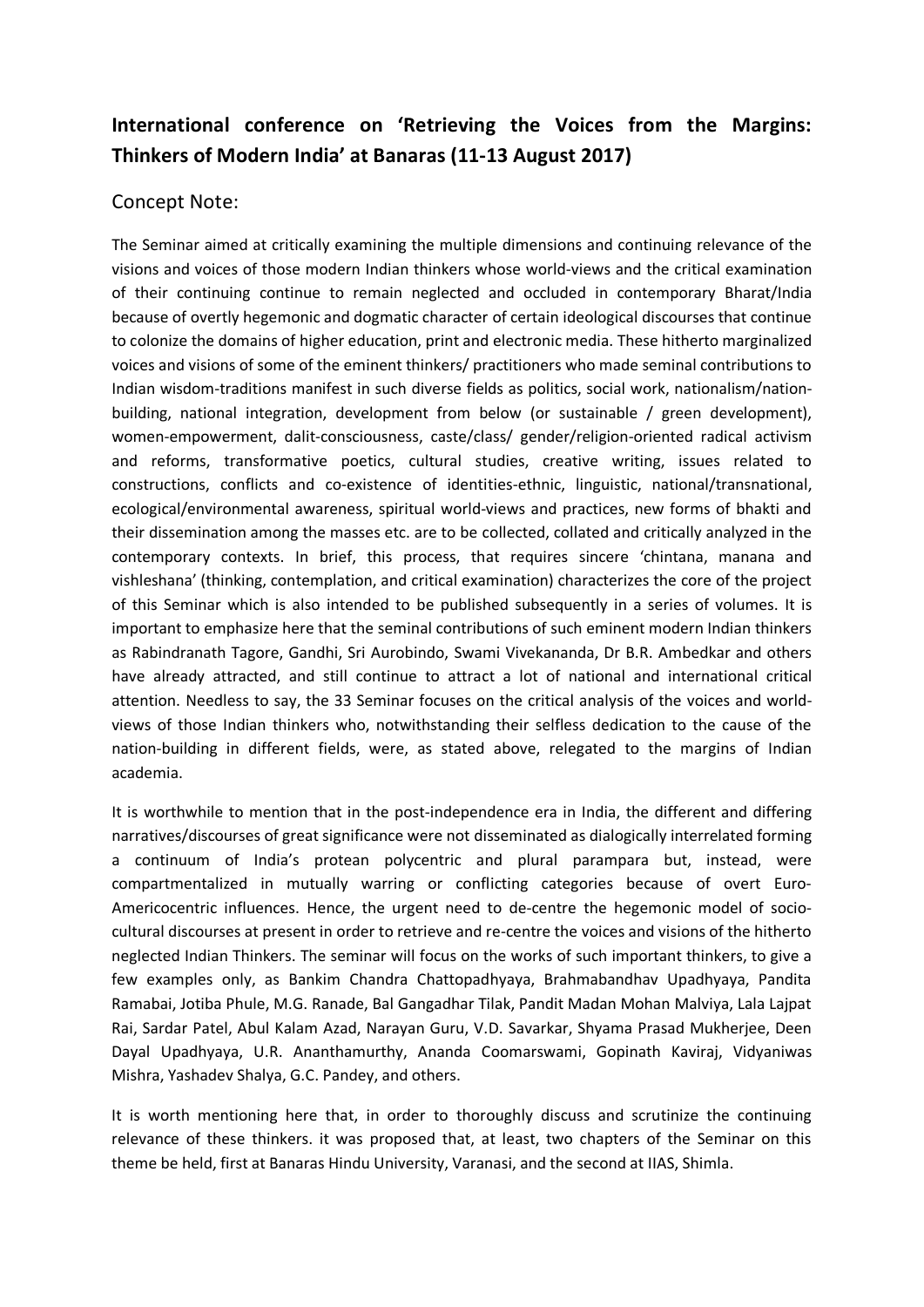An International conference on 'Retrieving the Voices from the Margins: Thinkers of Modern India' was organised in collaboration with Banaras Hindu University at Banaras during 11-13 August 2017. Professor Chandrakala Padia, Chairperson, IIAS and Dr. Sudhir Kumar, Professor of English,DES-Multidisciplinary Research Centre, Panjab University, Chandigarhwere the Conveners of the seminar. The welcome address was given by Professor Chandrakala Padia, Chairperson, IIAS. Dr. Sudhir Kumar, Convener of the seminar gave introductory remarks. Professor Kapil Kapoor, Chancellor, Mahatma Gandhi Antar-Rashtriya University, WardhaMaharashtra and Former Rector and Professor of English and Sanskrit, Jawaharlal Nehru University, New Delhi delivered the inaugural address. Shri Zafar Sareshwala, Chancellor, Maulana Azad National Urdu University delivered the valedictory address. Professor Grirish Chandra Tripathi, Vice Chancellor, Banaras Hindu University, Varanasi gave the presidential remarks. Professor Chandrakala Padia, Chairperson, IIAS gave the vote of thanks.

## PARTICIPANTS:

- Professor Badri Narayan, Social History/Cultural Anthropology, Govind Ballabh Pant Institute of Social Sciences, Jhoosi, Allahabad (U.P)
- Professor R.K. Mishra, Department of Political Science, University of Lucknow, Lucknow
- Professor Ambikadutt Sharma, Department of Philosophy, H.S.Gaur Central University, Sagar (M.P.)
- Dr. R. Subramony, Department of English, Madurai Autonomous College, Madurai
- Professor Shrawan Kumar Sharma, Department of English, Gurukul Kangri University,Haridwar (Uttarakhand)
- Professor Ashok Modak, University of Mumbai, Mumbai
- Professor Shankar Sharan, Department of Political Science, NCERT, New Delhi
- Professor Sreekala M. Nair, Professor and Head, Department of Philosophy, Sree Sankaracharya University of Sanskrit, Kalady, Kerala
- Dr. Anindita Balslev, 1-1667 2nd Floor, Chiitranjan Park, New Delhi
- Dr. Javed Jamil, Chair in Islamic Studies and Research, Yenepoya University, Mangalore
- Shri Sheo Dayal, Eminent Writer and Thinker, Patna
- Professor M. Satish Kumar, School of Natural and Built Environment, Queen's University, Belfast, UK
- Professor D.R. Purohit, Coordinator for establishment of Centre for Endangered Languages, HNB Garhwal University, Srinagar
- Dr. Ravi Saxena, KPM-School of Law, NMIMS, Mumbai
- Professor Manjeet Chaturvedi, Faculty of Social Sciences & Professor of Sociology, Banaras Hindu University, Varanasi
- Professor Sadashiv K. Dwivedi, Department of Sanskrit, Faculty of Arts, Banaras Hindu University, Varanasi
- Professor J.S. Jha, Department of English, Banaras Hindu University